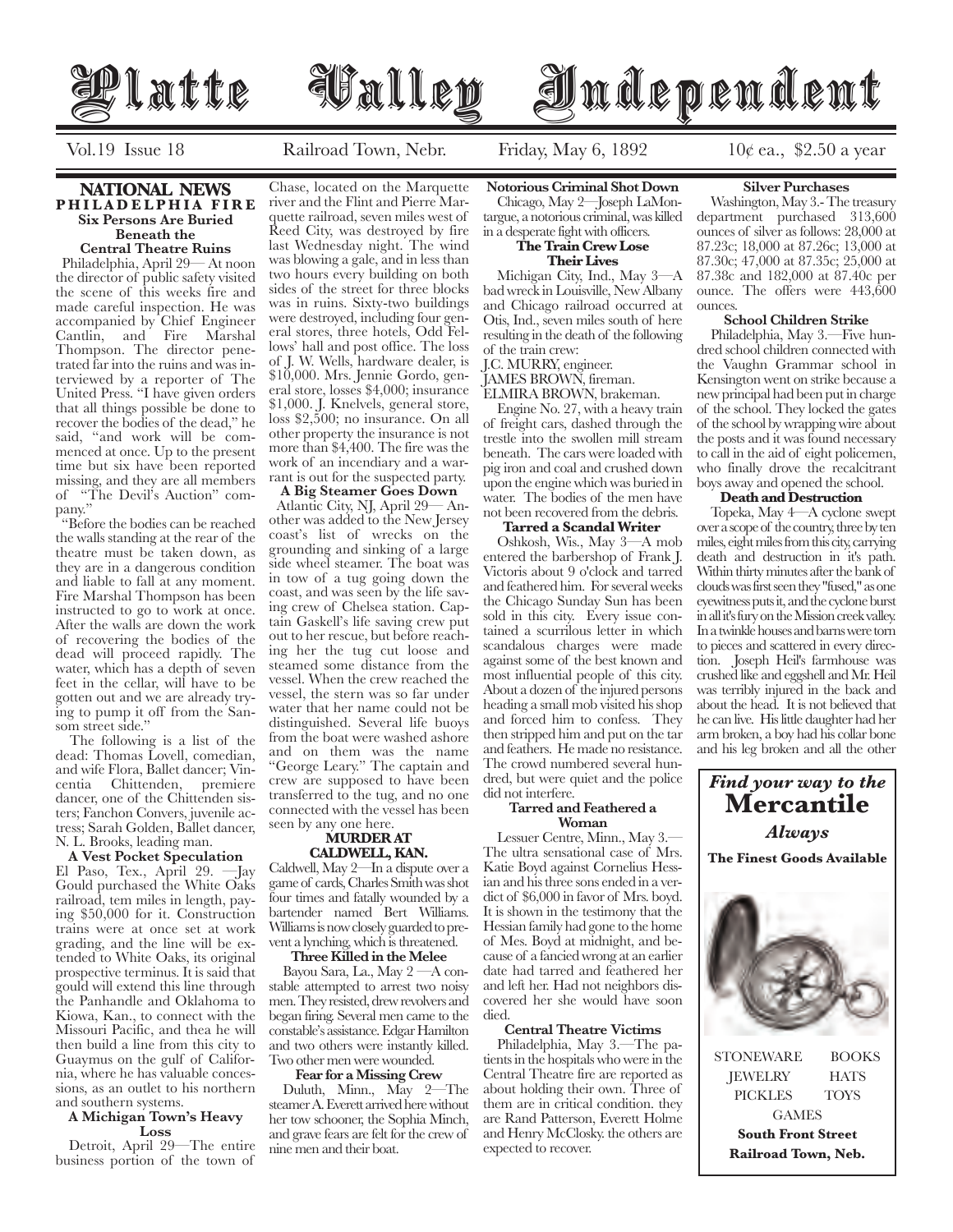members of the family were more or less bruised. The house of Thomas Brooks was entirely destroyed, not a vestige of it being left, except the foundation. Twenty-five farmhouses and barns were destroyed and nearly a score of families were left homeless. Aid has been sent from this city.

### **Kansas Farmers for North Dakota**

 Grand Forks, N.D., May 5—Onehalf of the town site of Conductor on the west line of the Great Northern railway has been sold to a syndicate of Kansas capitalists for \$7,000 cash. The company will expend \$40,000 in improving the property and erecting buildings. The syndicate is also buying land for a colony of Kansas farmers, who will arrive about May 15.

### **Two Men Blown to Pieces**

 Aspen, Colo., May 5—Charles Berry and Harry Quigley were blown to pieces in a mine explosion. The bodies were found in fragments mingled with rock and earth, the heads being severed from the bodies. It was impossible to identify either. The cause of the explosion is unknown.

### **Herbert Bismark's Engagement**

 Vienna, May 5—The engagement of Count Herbert Bismark and the Countess Margaret Hoyas is announced from Fiume. The countess is the granddaughter of Robert Whitehead, inventor of the Whitehead torpedo, and is said to be wealthy. The marriage will take place shortly in Fiume.

### **Threw Bombs at a Train**

 Vienna, May 5—Bombs were thrown at the mail train, running from Pesth to Temesvar, and three first class

# passengers were injured. **STATE NEWS. Methodist Conference**

 Omaha, May 2 — The twenty-first quadrennial Methodist conference was inaugurated yesterday afternoon by a monster mass-meeting held at the Exposition hall, which was crowded with people. It was presided over by Bishop Bowman of St. Louis, the oldest bishop in the church. Mrs. Newman, wife of Bishop Newman of Omaha, gave the opening prayer, and after the usual devotional services, the mission question was thoroughly discussed. Chaplain McCabe of Chicago delivered an interesting address, as also did Miss Baker of Michigan and Bishop Walden.

### **Baptists Resign**

Omaha, May 2—Considerable surprise and consternation was created at the First Baptist church yesterday morning when after the sermon the entire board of deacons resigned their offices. The trouble was caused by an attack made upon the board by a member, who charged them with shielding prominent members who had failed to live up to their "covenant of faith." The resignations will probably be refused. **Republican Congressional** 

# **Convention**

 The republican electors of the Fifth congressional district of the state of Nebraska are requested to send delegates from the several counties to meet in convention in the city of Holdrege May 5th, 1892 at 7:30 o'clock p.m. for the purpose of electing delegates and alternates to the Republican National Convention to be held in Minneapolis, Minnesota, on the seventh day of June 1892. *Dates to Remember.*

# **NATIONAL CONVENTIONS.**

Republican--Minneapolis, June 7 Democratic--Chicago, June 21 Peoples--Omaha, July 4 Prohibition--St. Louis, June 27

### **Kiefer's Nebraska Divorce**

 Wife No. 1 seeking to have the divorce annulled on the ground of Fraud.

 The St. Louis Globe-Democrat reports the following story of a deception played against an innocent young lady of Grand Island:

 Pueblo, Colo., April 29—Edward C.W. Kiefer, manager of the Glade-Kiefer dry goods store of this city, has two wives on his hands and a divorce suit pending. Kiefer landed in Grand Island, Neb., some time in the year 1890, joined a presbyterian church choir, and made himself solid in the family of Henry Glade, a prosperous German citizen. Early last year Glade opened a store in Pueblo with Kiefer in charge. The young man joined a church choir there and soon became quite popular. On New Year's Day he was married to Miss Christine Glade, a very pretty young daughter of Kiefer's backer. Kiefer passed a restless honeymoon fliting in and out of Pueblo with his bride. In January Mrs. Maggie Kiefer came from Allegheny City, Pa., sought counsel of a minister and secured a position as clerk in a dry goods store near the Glade store. She looks very young, and is so modest and quiet that she has won the respect of all her associates. Yesterday, she brought suit for divorce from Kiefer on the ground that he has not been legally divorced, and asks for \$5,000 alimony. Kiefer obtained a divorce in Hitchcock County, Neb., last September, claiming desertion, and on this basis married again. She possesses letters by the score and other documents to prove her case, which is in the hands of able attorneys. Kiefer will rely on the legality of the Nebraska divorce proceedings. While living in Pittsburg, acting as collector for a life insurance company, Kiefer, it is alleged, appropriated money belonging to three widows. He was detected, and persuaded his wife's mother to go security to save him from punishment. He then decamped, leaving the debt

and two little children for his wife to care for. She lost the children, and is still trying to pay off that debt. This is her reason for getting alimony. Interesting stories of Kiefer's past conduct are numerous. The case will probably come up next week.

#### \*\*\*\*\*\*\*\*

Fred Nye, our own Fred Nye of Fremont, has been promoted to the position of night editor of the Chicago Herald. He gets a princely salary, and earns it too.

 Two men from Wisconsin blew out the gas in their bedroom in an Omaha hotel, swallowed the escaping gas, and were found unconscious next morning. One of them was resuscitated in the afternoon, the other one will probably die.

# **GRAND ISLAND & HALL COUNTY NEWS.**

 The Grand Island Plattduetsche Vereen celebrated it's second anniversary last Saturday night with a ball.

The new depot will rapidly rise.

 The hitching post on Locust street are an intolerable nuisance which should be speedily abated. Only last Saturday two ladies had fine dresses ruined by being bespattered with mud by horses stamping in the dirty pools bordering the sidewalk on the east side of Locust street next to Third, and every day or two similar occurrence takes place. The city authorities should take steps to abate the nuisance on our principal thoroughfares at once.

 The suspicion of murder which was placed upon the Steinbeck brothers, farmers in Merrick county, by the sudden disappearance of Gustave Hagener their employee, has been cleared away. It appears that Hagener is alive and well at some point in Colorado. So reads a letter to Hagener's father living in Duff, Nebr. Thus the innocence of the Steinbecks is verified.

 Mrs. S. P. Nelson and sister Mrs. Seim and children left for Denver yesterday to remain part of the summer.

 We are sorry to learn that Mr. Fuehrmann's father died last Saturday about noon at Brunswick, Germany. The report came by cable and arrived towards evening of the same day.

 Edward C. W. Kiefer, manager of the Glade-Kiefer dry goods store of this city, has two wives on his hands and a divorce suit pending. Kiefer landed in Grand Island, Neb. In 1890 and made himself solid in the family of Henry Glade. Early last year Glade opened a store in Pueblo with Kiefer in charge. On New Year's Day he was married to Miss Christine Glade, a daughter of his backer Henry Glade. In January Mrs. Maggie Kiefer came from Allegheny City, Pa, brought suit for divorce from Kiefer on the ground that he has not been legally divorced and asks for \$5,000 alimony. Kiefer obtained a divorce in Hitchcock county last September, claiming desertion and on this basis married again. Interesting stories of Kiefer's past conduct are numerous. The case will probably come up next week.

 Wolbach's store force has had a group picture taken. The clerks are grouped about the able proprietor and the genial manager, and the whole constitutes a pretty photo.

 Chet Dike and Black Diamond Joe, who appear at the G.A.R. ball tomorrow evening in Grand Island, favored this office with a novelty concert this morning, which convinces us that all who go to hear them will get the best entertainment for the money ever witnessed in that city, and something entirely outside of the ordinary line. Go and hear them.

 This is circus week, all week in Lincoln but the big circus will take place May 25 and 26 , on the occasion of Nebraska's silver anniversary celebration.

 It is now officially announced in a circular that Mr. S.H.H. Clark, the new president of the U.P. will reside in Omaha. He is expected to return May 10th.

 Two waiters of the Paxton house in Omaha got into a quarrel, and one wounded the other with a long knife and escaped. The wounded man, who received two deep cuts on his head, is under the care of a doctor, but not dangerously hurt as it seems.

 Turkish baths at the Metropolitan Barber Shop.

 This part of the country was well represented with Grand Island's insurance agents last week.

 The little child of Mr. and Mrs. Geo. Jacketts of Grand Island died Friday evening, after an illness of a few days. Funeral ocurred from the Methodist church Sunday.

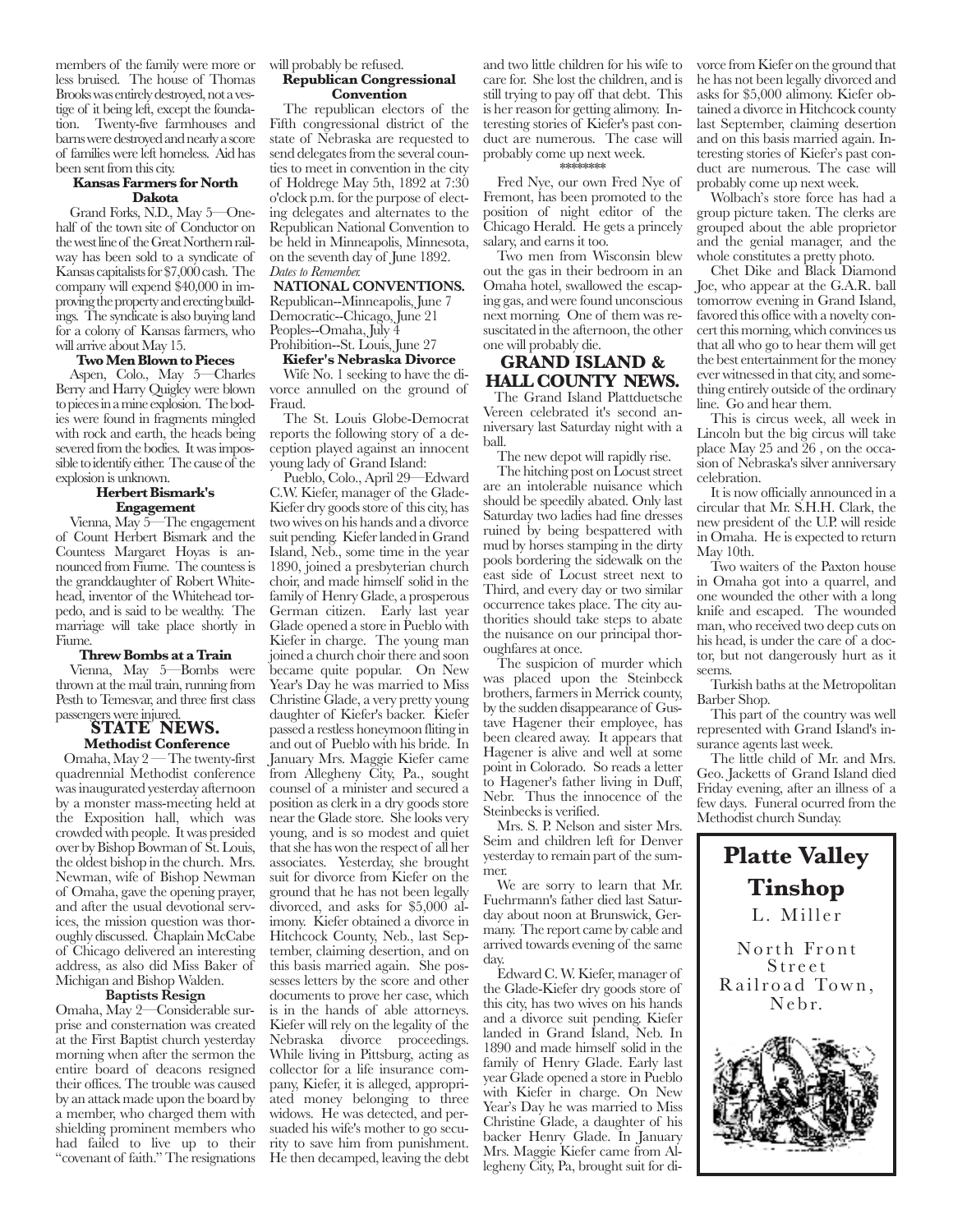### **The Baptist College to be Opened September 13th.**

 The trustees of the Baptist college held a meeting at Lincoln, Monday of this week. Brothers W.H. Thompson, George H. Thummel, L.M. Bryan and Reverend House of Grand Island being in attendance. The time set for opening the Grand Island college was fixed for September 13th.

 Rev. Eveans of York, was appointed financial agent to solicit funds and students.

 Dormitory building is to be completed and everything in readiness to the opening time.

### \*\*\*\*\*\*

 The dreaded car-coupler has another victim. Charles Larson, while coupling cars in the B. & M. yards in Omaha yesterday was killed falling beneath the wheels.

The Independent with all the The Independent with all the per week. news for a dime per week.for a dime news f

The cave-in of a sand pit near Omaha yesterday buried Wm. Haley alive. Every effort was made to rescue him but when they reached the body life was extinct. Those having collections

of fossils or curios which they wish to exhibit at the World's Fair should correspond with the secretary of the Nebraska historical society, Lincoln.

Walt Appledorn has enlarged and refitted his ice cream parlors.

#### \*\*\*\*\*

 WANTED--100 ladies to bring May baskets to the Congregational church on Thursday night, with supper for two.

 WANTED--100 men to buy the above mentioned baskets, and help the ladies to eat the contents.

 GARDEN TOOLS OF ALL DESCRIPTIONS AT HARPER & CO'S.

 For Sale, cheap, 80 foot of hose with mounting. Inquire 903 w Third street.

 Fire and tornado Insurance written. Call on Dill & Huston.

 We will store heating stoves this season; will get them, take good care of them and replace them in your homes at your order to good shape, without any inconvenience to you. HUPER & CO.

 Lawn mowers sharpened, repaired and set by Wm. Conow, Sr. Gunsmith.

 Gardening is progressing now. Buy a new surrey or phaeton of Dean & Powers. 4-23d1w.

 Fore Sale:—My residence property, 10 rooms, modern conveniencies. corner Koenig and Green. D. ACKERMAN.

 Wm. Evans was fined \$30 and costs yesterday for stealing shoes from Martins and Leboritz. That means about twenty days in the

county jail.

 The suspicion of murder which was placed upon the Steinbeck brothers, farmers in Merrick county, by the sudden disappearance of Gustave Hagener their employe, has been cleared away. It appears that Hagener is alive and well at some point in colorado. So reads a letter to Hagener's father living in Duff, Nebr. Thus the innocence of the Steinbecks is verified.

 A. H. Wilhelm, the Water Commissioner, calls for all water rents to be paid by May 1st.

 Wanted—An energetic man to manage a branch office. Only a few dollars needed. Salary to start \$75 per month and interest in the business. The Western Co., Kansas City, Mo. 3-21dtf

 Black Demi Laces are now more popular than ever. We have them in all widths from 2 inches to 22 inches, from  $8\frac{1}{2}$ cts to  $98$  cts a yard. we close as usual at 6:30 except Saturdays. P. MARTIN & CO.

 The "Quickmeal" new process gasoline stove is still the leader in that line.

 A circus agent fell upon us and captured us today. You will see his card next week on the first page.

 Corn planting is at hand, but corn planting weather is a little tardy.

 A good four room house to rent for rent. Enquire of G. H. Andrew, 100 East First street.

 The S. K., A. O. U. W., will hold their regular meeting this eve at 8 o' clock sharp. all comrades are requested to be present. COM.

 Road Wagons from \$30 up; former price, \$45. We warrant these goods the same as if you paid the OLD PRICES. J. J. & B. J. ROGERS.

 Prof. S. S. Hamill, author of new science of Elocution will give Shakesperean impersonations, humours, pathetic and tragic at the A. O.U.W. Hall Tuesday night for the benefit of the High School. Attend it.

### **\*\*\*\*\*\*\*\***

# **That "Imported" Labor**

 The Grand Island Democrat and the Grand Island Journal, in the hope of making a little capital thereby, have been tearing their undergarments by their ranting about alleged "imported" labor employed on the beet farm of the Oxnard beet sugar company. The real facts are that no imported labor has been employed on said farm. It is simply true that among the help there employed are about one hundred and fifty German Russians, counting men, women and children, but all of them were secured from neighboring localities in this state, and not from any other state or from any foreign country. They are all inhabitants of Nebraska and were hired at Hastings, Geneva, Sutton, Lincoln and in the

vicinity of said towns. They are hired for six months, for doing the hand labor only, and are paid eighteen dollars per month each, including both men and women, and this includes their board and living expenses, and this we believe is about the ruling price paid by farmers for common farm hands hired through the season. The children old enough to work in the field are paid from \$10 to \$17 per month, each, according to age and ability to work, and the children not able to work are charged only \$2 per month for board and keeping, a price seemingly quite low enough, and of this \$2 per month the parents of the children pay only \$1.00 and the company the other dollar in additions to the wages paid the parents. Teh people have resided in this state from a few weeks to three years, and are industrious frugal people, and none of them illiterate. Some of them have already taken out their papers. they are a Sunday observing people, and we believe will make good desireable citizens. There were simply unemployed people in neighboring localities, hired because of inability of the company to get enough men at home to go out to the farm and work through the season at the ruling price for common farm laborers, hence there is no just ground for criticism. All the team work on the farm is done by neighboring farmers at prices mutually agreed upon.

 This hue and cry is simply to create prejudice and political capital. The people there employed have the same right to earn a living as any other class of people, and most of those who are doing the kicking would not do the work they are employed to do, at any price. They would prefer to stand on the street corners and work their mouths complaining about having nothing to do, and yet unwilling to do the work there is to do. Those who know all the facts can find no cause for complaint in regard to the labor problem on the sugar beet farm.

### **RAILROAD TOWN NEWS**

 The General Mercantile Emporium is crowing about their new line of goods and stock on hand.

 We sell the Thomas lawn mowers. They can't be beat. Muchow & Congrove. 4-28:14w.

 The exceedingly dry winter has finally given away to a bit of moisture that is desperately needed.

 We will store heating stoves this season; will get them, take good care of them and replace them in your homes at your order in good shape, without any inconvenience to you. Muchow & Congrove.

 Subscribe for the INDEPENDENT. Mr. Miller has taken on Mr. Abood as an apprentice.

| <b>Platte Valley Independent</b><br><b>Advertising Rates--</b>                                                                                                                                                                                                                                                                                                                                                                                                                                                                                   |
|--------------------------------------------------------------------------------------------------------------------------------------------------------------------------------------------------------------------------------------------------------------------------------------------------------------------------------------------------------------------------------------------------------------------------------------------------------------------------------------------------------------------------------------------------|
| Locals--per line, first insertion 10 cents<br>Each subsequent insertion<br>5 cents<br>Per line, one week<br>25 cents                                                                                                                                                                                                                                                                                                                                                                                                                             |
| Muchow & Congrove                                                                                                                                                                                                                                                                                                                                                                                                                                                                                                                                |
| HARDWA<br>ЭŁ.                                                                                                                                                                                                                                                                                                                                                                                                                                                                                                                                    |
| <b>Catalog Store</b>                                                                                                                                                                                                                                                                                                                                                                                                                                                                                                                             |
| <b>Stoves in Many</b>                                                                                                                                                                                                                                                                                                                                                                                                                                                                                                                            |
| Styles. Supplies for                                                                                                                                                                                                                                                                                                                                                                                                                                                                                                                             |
| Farm & Home.                                                                                                                                                                                                                                                                                                                                                                                                                                                                                                                                     |
| Paint & Hardware                                                                                                                                                                                                                                                                                                                                                                                                                                                                                                                                 |
| GOOD HORSES                                                                                                                                                                                                                                                                                                                                                                                                                                                                                                                                      |
| $*$ CHEAP $*$                                                                                                                                                                                                                                                                                                                                                                                                                                                                                                                                    |
| <b>RAILROAD</b><br><b>TOWN</b><br>LIVERY BARN<br>$\sqrt{N}$ orth $\sqrt{F}$ ront<br>Street                                                                                                                                                                                                                                                                                                                                                                                                                                                       |
| <b>Railroad Time Tables</b>                                                                                                                                                                                                                                                                                                                                                                                                                                                                                                                      |
| Union Pacific-Main Line<br><b>Going East</b><br>Lv.                                                                                                                                                                                                                                                                                                                                                                                                                                                                                              |
| Train No. 2, Daily 4:15p.m.<br>4:20p.m.<br>No.4, Daily12:35p.m.<br>12:40p.m.<br>No.b, Daily11:30a.m.<br>11:35a.m.<br>". No.8, Daily 5:30a.m. 5:35a.m.<br><b>Going West</b><br>Lv.<br>Ar.                                                                                                                                                                                                                                                                                                                                                         |
| Train No. 1, Daily6:50p.m.<br>6:55p.m.<br>10:50p.m.<br>ч.<br>No.3, Daily 10:45p.m.<br>". No.5, Daily4:20p.m.<br>". No.7, Daily12:20a.m.<br>4:30p.m.<br>12:25a.m.                                                                                                                                                                                                                                                                                                                                                                                 |
| St. J. & G. I. R. R.<br>Going South<br>No. 1 Mail and Express LV 7:30a.m.<br>" 82 Hastings Local " 11:35a.m.<br>" *16 Freight " 6:00a.m.<br>$\mathfrak{c}\mathfrak{c}$<br>3 Mail and Express Arr. 7:30a.m.<br>" 84 Hastings Local " 4:10p.m.<br>" *15 Freight " 5:15p.m.<br>* Arrive and leave daily except Sunday<br>N B - Grand Island Local runs only between<br>Grand Island and Hastings, making connection at Grand Island for East, West and<br>North. Nos. 2 and 4 do not carry passengers,<br>being last mail.<br>H. L. McMeans, Agent. |
| B. & M. R. R.<br><b>Passenger East</b><br>No. 44, Daily ex. Sunday 6:30a.m.<br>No. 42, Daily  10:10a.m.<br>Freight East                                                                                                                                                                                                                                                                                                                                                                                                                          |
| No. 48, Daily ex. Sunday 9:15a.m.<br>No. 46, Daily  5:35p.m.<br>Passenger West<br>No. 41, Daily  4:10p.m.<br>No. 43, Daily ex. Sunday 12:25a.m.<br><b>Freight West</b><br>No. 45, Daily 7:20a.m.                                                                                                                                                                                                                                                                                                                                                 |